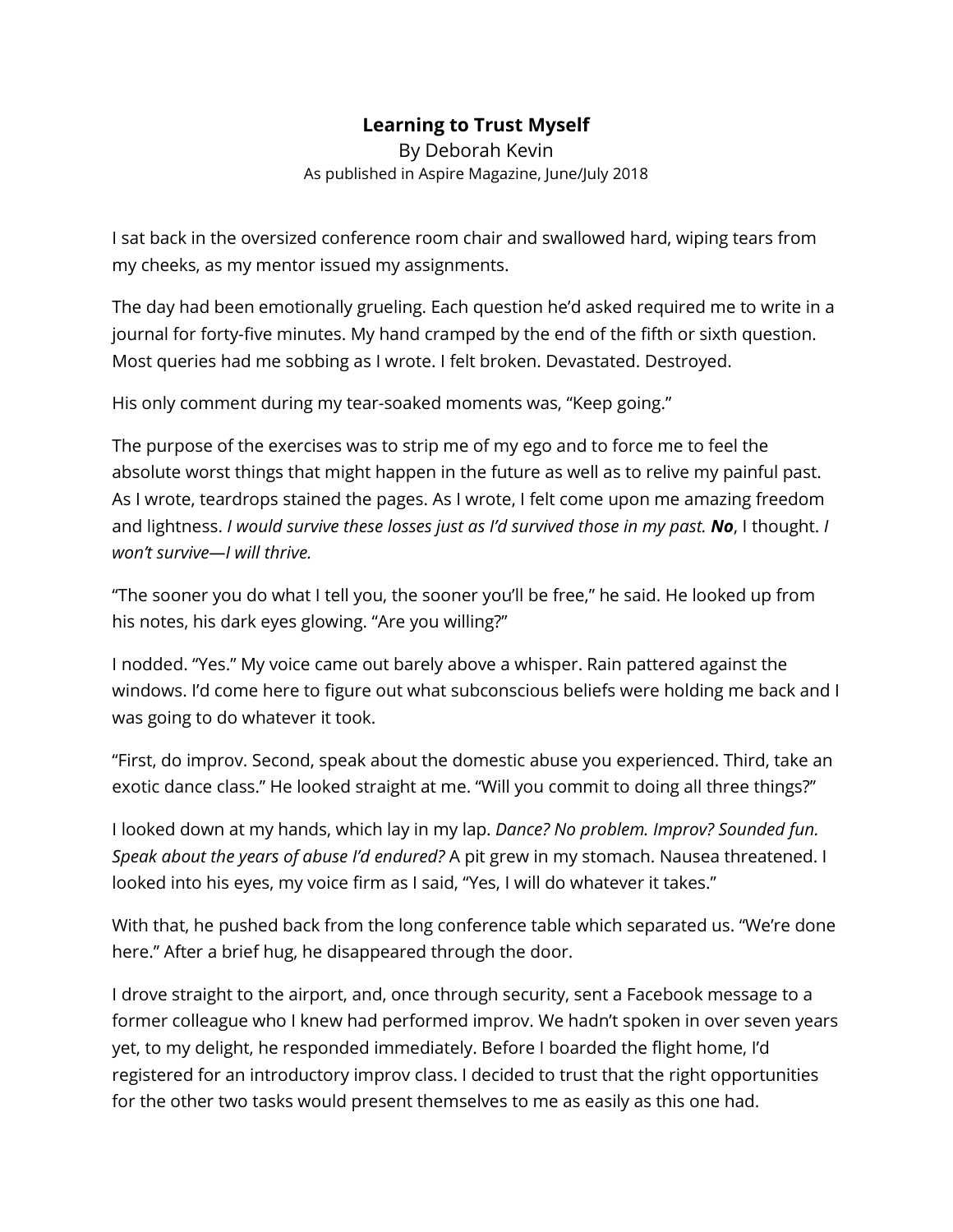Improv class took place on Wednesday nights. Our instructor taught us how to disengage our brains, stop planning, and just feel the moments where we'd respond.

*Disengage my brain?* I prided myself on being a deep thinker (okay, an overthinker). It had taken me years to show my intelligence after dumbing myself down in order to fit in. Now I was being instructed to detach my logical brain. *You promised, Debby.* Then I had an epiphany: these tasks were all about trust.

To my surprise, being present and responding to my scene partner was not only incredibly freeing, it was fun. Leaning into possibility and trusting whatever came out of my mouth felt uncomfortable and yet I did it. And I was pretty funny.

As we neared our showcase where we'd perform in front of a live audience, I received an email from a dear friend Ann.

"I saw this opportunity and thought of you," she wrote. Ann held a special place in my heart because she'd texted me daily during the worst period of my life. Her messages were often a lifeline during a time when my then-husband careened out of control.

The opportunity about which she spoke was a 12-week arts therapy course held on Saturdays at a local domestic violence center, the very center which had provided me information and helped me keep myself and my family safe. I applied immediately and soon received an invitation for an interview.

"This isn't therapy," the course leader said. "The groups are carefully curated so as to ensure each person will thrive. We're only working with people who are no longer in an abusive situation and are in the healing process. Do you feel this describes you?"

I paused, biting the inside of my cheek. *Yes and no.* I'd left my marriage eighteen months earlier but I wasn't certain about the healing part. "I think I'd be a good fit." I went on to share that I'd be out of the country for a couple of weeks.

We shook hands at the end of the interview. She said, handing me a schedule, "You'll hear from me within two weeks."

I returned home from France to discover that I'd been accepted into the program. A sense of elation mixed with dread hit me. *What were you thinking?*

I showed up at the first class feeling twitchy and nervous. The large room was nearly empty, a ring of chairs arranged in its center.

"Write a nametag and grab from the table any toy which speaks to you," our instructor said.